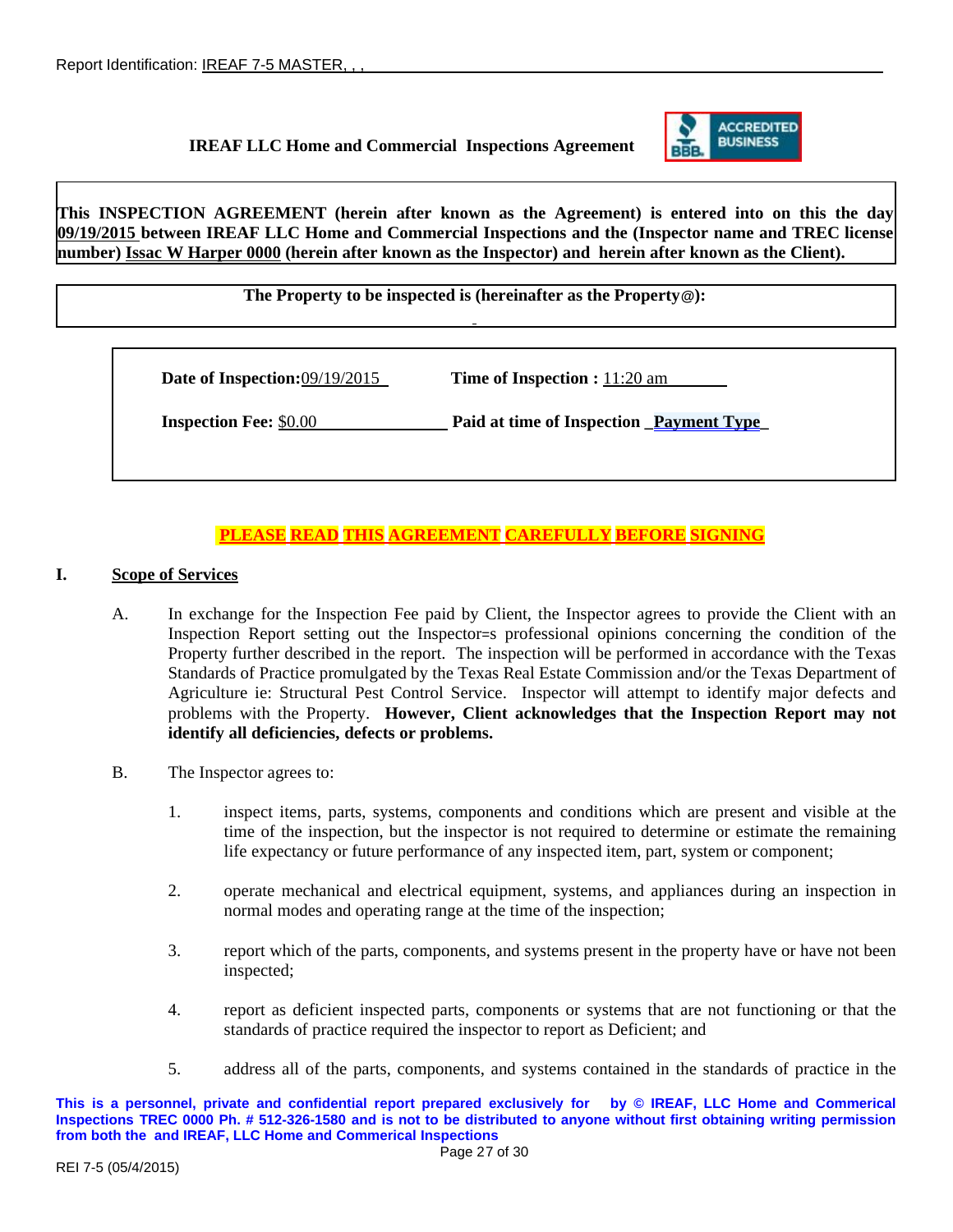## property being inspected.

- C. The inspection is limited to those items which can be seen, easily accessed and/or operated by the Inspector at the time of the inspection as set out in the Inspection Report. Inspector will not remove walls, floors, wall coverings, floor coverings and other obstructions in order to inspect concealed items. Systems and conditions which are not specifically addressed in the Inspection Report are excluded. The major systems which will be inspected include:
	- 1. Foundation; Grading & Drainage
	- 2. Interior doors, wall, ceilings and floors;<br>3. Exterior walls and doors, windows and c
	- Exterior walls and doors, windows and door glazing;
	- 4. Fireplace and chimney;
	- 5. Roof, Roof Structure and attic;
	- 6. Porches, Balconies and decks;
	- 7. Built-in Appliances;
	- 8. Heating, cooling and Vent Systems;<br>9. Plumbing Supply & Drains. Water H
	- Plumbing Supply & Drains, Water Heating System; and
	- 10. Electrical system.
- D. The Inspector may indicate one of the following opinions of the Inspector regarding a particular item:
	- 1. The item is performing its intended function at the time of the inspection;
	- 2. The item is in need of replacement or service for repair; or
	- 3. Further evaluation by a technician or expert is recommended.

## **II. Inspection Report**

- A. The Inspection Report provided by the Inspector will contain the Inspector=s professional, good-faith opinions concerning the need for repair or replacement of certain observable items. All statements in the report are the Inspector=s opinions and should not be construed as statements of fact or factual representations concerning the Property. **By signing this Agreement, the Client understands that the services provided by the Inspector fall within the Professional Services Exemption of the Texas Deceptive Trade Practices Act (ADTPA) and agrees that no cause of action exists under the DTPA related to the services provided.** Unless specifically stated, the report will not include and should not be read to indicate opinions as to the environmental conditions, presence of toxic or hazardous waste or substances, presence of termites or other wood-destroying organisms, or compliance with codes, ordinances, statutes or restrictions or the insurability, efficiency, quality, durability, future life or future performance of any item inspected.
- B. The Inspection Report is not a substitute for disclosures by sellers and real estate agents. Said disclosure statements should be carefully read for any material facts that may influence or affect the desirability and/or market value of the Property.
- C. As noted above, the Inspection Report may state that further evaluation of certain items is needed by an expert in the field of the item inspected. By signing this Agreement, Client acknowledges that qualified experts may be needed to further evaluate such items as structural systems, foundations, grading, drainage, roofing, plumbing, electrical systems, HVAC, appliances, sprinkler systems, fire/smoke detection systems, septic systems and other observable items as noted in the report.

**This is a personnel, private and confidential report prepared exclusively for by © IREAF, LLC Home and Commerical Inspections TREC 0000 Ph. # 512-326-1580 and is not to be distributed to anyone without first obtaining writing permission from both the and IREAF, LLC Home and Commerical Inspections**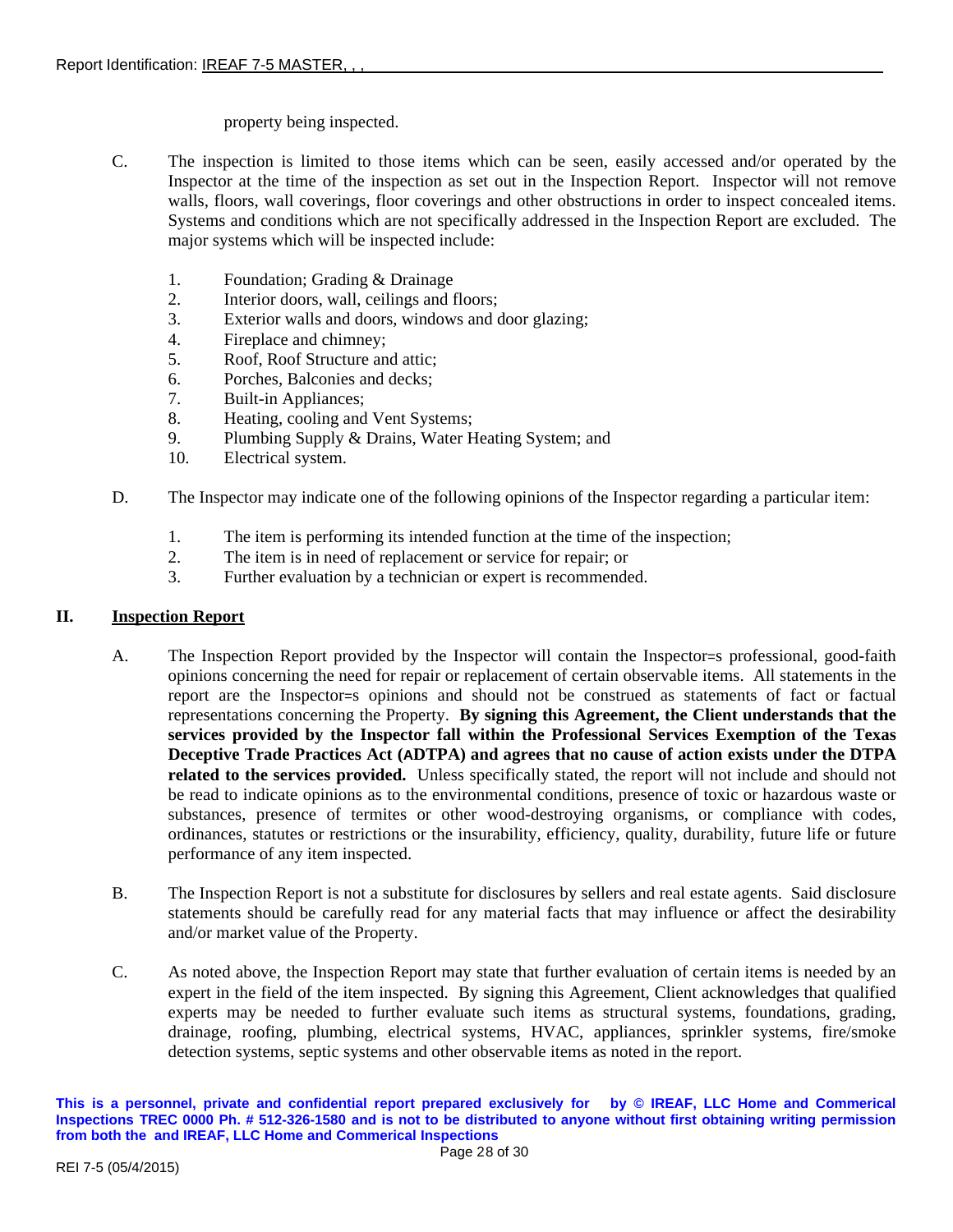## **III. Disclaimer of Warranties**

#### **The inspector makes no guarantee or warranty, express or implied, as to any of the following:**

- 1. That all defects have been found or that the Inspector will pay for repair of undisclosed defects;
- 2. That any of the items inspected are designed or constructed in a good and workmanlike manner;
- 3. That any of the items inspected will continue to perform in the future as they are performing at the time of the inspection; and
- 4. That any of the items inspected are merchantable or fit for any particular purpose.

# **IV. LIMITATION OF LIABILITY**

**BY SIGNING THIS AGREEMENT, CLIENT ACKNOWLEDGES THAT THE INSPECTION FEE PAID TO THE INSPECTOR IS NOMINAL GIVEN THE RISK OF LIABILITY ASSOCIATED WITH PERFORMING HOME INSPECTIONS IF LIABILITY COULD NOT BE LIMITED. CLIENT ACKNOWLEDGES THAT WITHOUT THE ABILITY TO LIMIT LIABILITY, THE INSPECTOR WOULD BE FORCED TO CHARGE CLIENT MUCH MORE THAN THE INSPECTION FEE FOR THE INSPECTOR=S SERVICES. CLIENT ACKNOWLEDGES BEING GIVEN THE OPPORTUNITY TO HAVE THIS AGREEMENT REVIEWED BY COUNSEL OF HIS OR HER OWN CHOOSING AND FURTHER ACKNOWLEDGES THE OPPORTUNITY OF HIRING A DIFFERENT INSPECTOR TO PERFORM THE INSPECTION. BY SIGNING THIS AGREEMENT, CLIENT AGREES TO LIABILITY BEING LIMITED TO THE AMOUNT OF THE INSPECTION FEE PAID BY THE CLIENT.**

INITIALED BY CLIENT: **Fee Paid** \$0.00

## **V. Dispute Resolution**

In the event a dispute arises regarding an inspection that has been performed under this agreement, the Client agrees to notify the Inspector in writing, within ten (10) days of the date the Client discovers the basis for the dispute so as to give the Inspector a reasonable opportunity to reinspect the property. Client agrees to allow reinspection before any corrective action is taken. Client agrees not to disturb or repair or have repaired anything which might constitute evidence relating to a complaint against the Inspector. Client further agrees that the Inspector can either conduct the reinspection himself or can employ others (at Inspector=s expense) to reinspect the property, or both. **In the event a dispute cannot be resolved by the Client and the Inspector, the parties agree that any dispute or controversy shall be resolved by mandatory and binding arbitration. The arbitration panel must include at least one licensed home inspector.**

## **VI. Attorney=s Fees**

The Inspector and the Client agree that in the event any dispute or controversy arises as a result of this Agreement, and the services provided hereunder, the prevailing party in that dispute shall be entitled to recover all of the prevailing party=s reasonable and necessary attorneys= fees and costs incurred by that party.

**This is a personnel, private and confidential report prepared exclusively for by © IREAF, LLC Home and Commerical Inspections TREC 0000 Ph. # 512-326-1580 and is not to be distributed to anyone without first obtaining writing permission from both the and IREAF, LLC Home and Commerical Inspections**